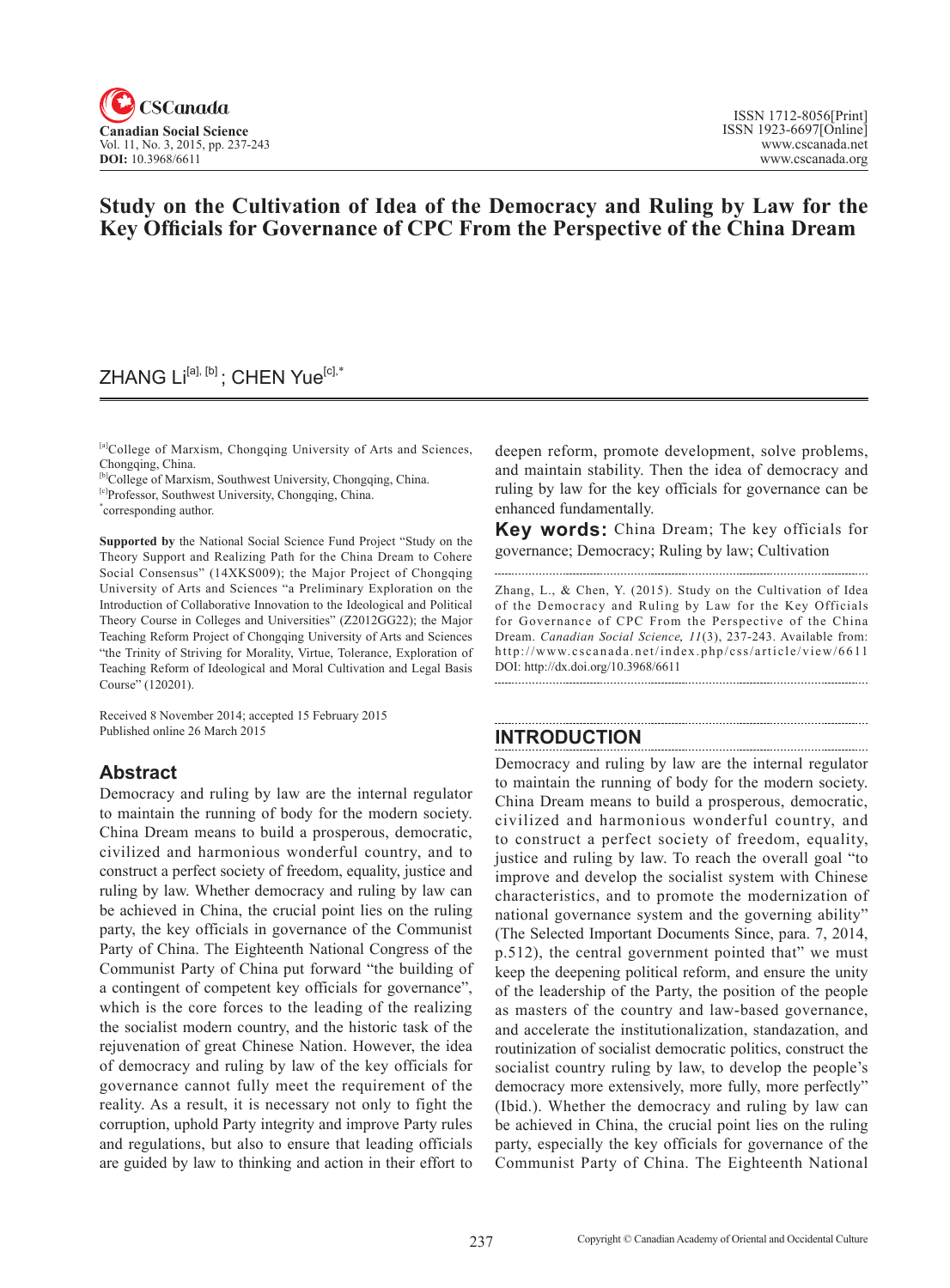Congress of the Communist Party of China proposed that to uphold and build socialism with Chinese characteristics, it is imperative to build a contingent of key officials for governance who are firm in political conviction, competent and energetic and have fine conduct (Ibid., p.41),which is the core forces to the leading of the realizing the socialist modern country, and the historic task of the rejuvenation of great Chinese Nation. However, the idea of democracy and ruling by law of the key officials for governance cannot fully meet the requirement of the reality. As a result, it is necessary not only to fight the corruption, uphold Party integrity and improve Party rules and regulations, but also to ensure that leading officials are guided by law to thinking and action in their effort to deepen reform, promote development, solve problems, and maintain stability. Then the idea of democracy and ruling by law for the key officials for governance can be enhanced fundamentally.

## **1. PROBLEMS FACED IN THE IDEA OF DEMOCRACY AND RULING BY LAW FOR THE KEY OFFICIALS FOR GOVERNANCE**

Who are the key officials for governance? Zhou Xinming believed that the key officials for governance are "the most important components or parts of the Party's cadre team" (Li, 2013, January 13).We believe that they are the core leading forces to promote all the careers of China in the cadre's team, and the basic forces of governing the country. In extension, they include the cadres of members of the Communist Party of China who have public power, and also the cadres of other parties having public power, too; in quantity, they are the minority in the cadres; in terms of the administrative level, generally they are the Party chief officials at least in the roles of divisions or equivalents. At present, the problems of ideas of democracy and ruling by law for the key officials for governance are very serious.

#### **1.1 Non-Positive Correlation Between the Idea of Democracy and Ruling by Law, and the Position of Power**

Generally speaking, there is a positive correlation between the idea of democracy and ruling by law, and the position of power, and time for the Party's key officials for governance. This is because of the always attention to cadre's education, "building a party for the interests of the people, assuming power for the people", education of the fine traditions and styles of the Party, and long time immersion and nurturing, the key officials for governance should have strong ideas of democracy and ruling by law. However, longer time some officials having public power, higher rank they have, more skillful at the power of using, "having long sleeves good at dancing", better

they are at using public power as private sources to earn private profit, so they often go beyond the democracy and limit of law. Some of them are excellent talents, who use their public power to help the companies become stronger and bigger, and put the companies as their economic foundation of their official career, leading to the huge lost and damage of interests of the whole country and the people, or use the public power to practice graft, bribe, and embezzle public funds, or hold a huge amount of property with unidentified sources. At present, these cases often happened in the key officials in governance, with such high frequency, leading to serious consequences which have affected the image and popular trust, even damaging the people's confidence in the future of the country and Chinese nation.

#### **1.2 Separation of Ruling People for Law and Ruling Oneself by Law**

In the process that the key officials for governance stand out from the people and become the leading cadre, they are leading the people to the right direction, practicing the quality of the members of Communist Party that "bearing the hardships first, and enjoying the comfort last". However, with more public power, some key officials begin to separate "ruling people by law" in "ruling themselves by law", in which they cannot reach the cultivated level of democracy and ruling by law as the leading cadre, even they act more recklessly than the common people and care for nobody to violate the law with full knowledge of it and become corrupt and degenerate. The law has become "the sword of high power" to govern or frighten the general public, and some officials abuse their knowledge and skill of ruling and governing, and the public power they have, replacement of power instead of the law, replacement of personal words instead of law, abusing the power to exploit the people's rights or to get social public benefits. In terms of the relationship with the people, serving for the general public is turned into governing and defending the people, listening to the people turned into keeping away from the people, great love to the people turned into being hostile to the people. The ruling by law is violated, and the people being the masters of the country will be suspended, like the castle in the air.

#### **1.3 Separation the Knowledge From Practice of the Ruling the Country by Law**

Nowadays, "the society of acquaintances" in agrestic China has given way to the society of strangers in the market economy and economic globalization. The present social ranks and classes have been changed from the single proletariat of workers and farmers to the Party leading cadre, general civil servants, leading cadre of enterprises and state-run institutions, general managers in the enterprise and state-run institutions, special skillful personnel, private entrepreneurs, individual and commercial households, immigrant workers, the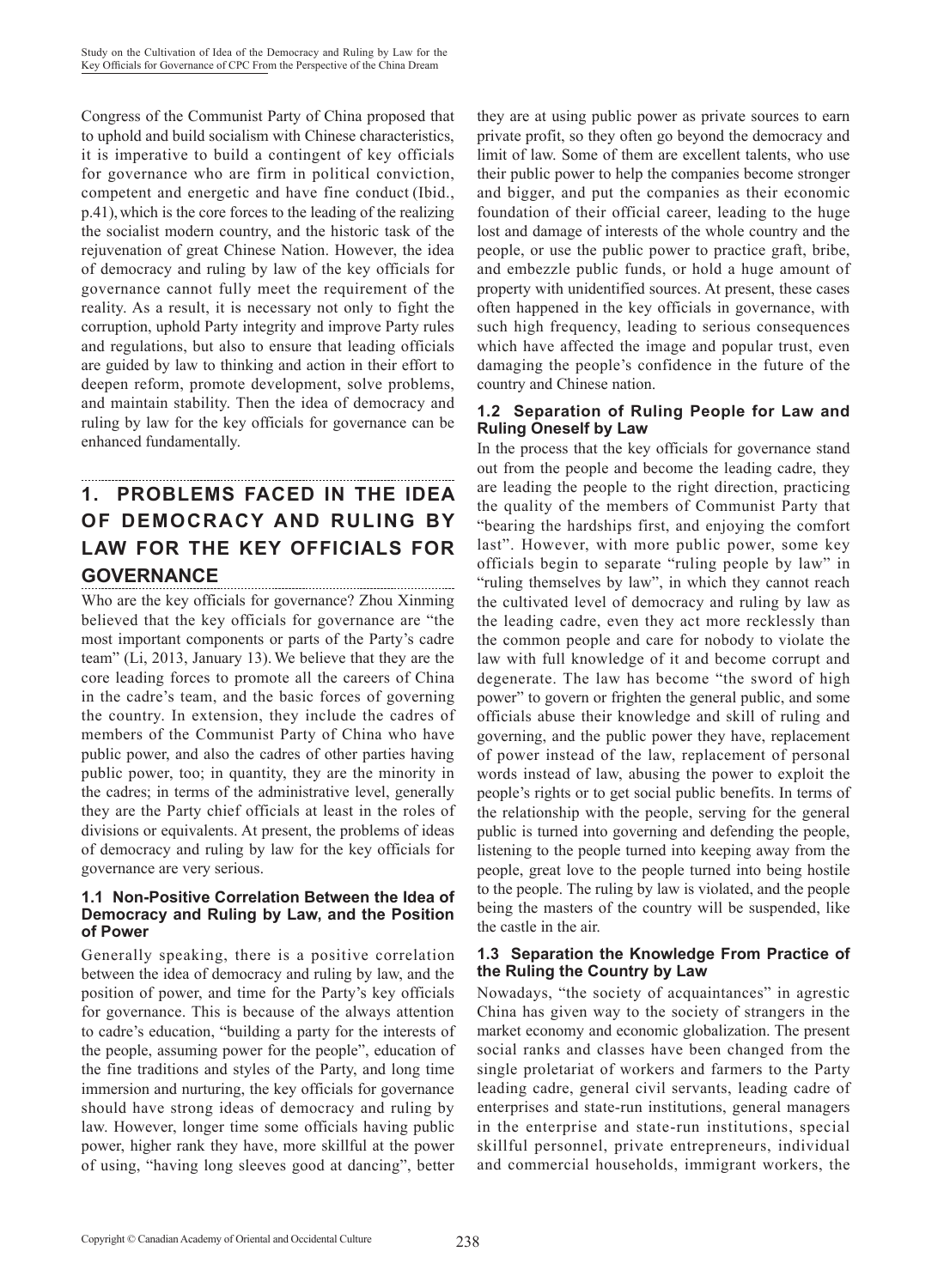unemployed and other new ranks and classes. (Chen, Xiong, & He, 2011). In the stratification of society, the old authorized governing methods such as instruction of the leaders, commands from the higher authorities will not unite and cohere the larger group of new ranks and classes. So the country requires the law to regulate people's behaviors, and maintain the good order of the society. However, some officials in fact thought the law is drafted by people, some imperfect and falling behind in the law, so they thought it is unavoidable to break the law; they also thought the legal thinking and daily affaires thinking are different, so it is difficult to complete the heavy work with the legal thinking, resulting to the separation the knowledge and practice of the ruling the country by law.

#### **1.4 Separation Democracy and Ruling by Law From the Concentration of Power**

The public power is understood as the personal absolute power; no toleration of power separation and the power restriction by democracy, even the concentration of power and democracy are separated and conflicted with each other. No toleration of power restriction and supervision by the law, the public power endowed by the people is made absolute, and turned into monopoly power. In their mind, even the constitutional law is not the most authoritative, only themselves as the most authoritative. Those officials view the democracy and ruling by law as the dreadful monsters, randomly marking the left-wing or the rightwing views. After calming down and reflection, we know that socialism is full of inspiration and life because of its pursuit of justice, fairness and democracy. The Communist Party of China is full of public calls and innovation because of the pursuit of the genuine freedom and democracy and prosperity and happiness for the large populace. As a result, the leading cadre who is violating the justice and fairness for their own private interests, preventing the people as the masters of the country are the objective to be supervised by the democracy and restricted by the law.

# **2. CAUSES FOR THE PROBLEMS OF IDEA OF DEMOCRACY AND RULING BY LAW FOR THE KEY OFFICIALS OF GOVERNANCE**

The above discussed problems of the idea of democracy and ruling by law for the key officials of governance fundamentally come from the ruling party, the country and the nation themselves.

#### **2.1 Arrogance of Long-Term Governance Leads to the Indifference Even Forgetting Gradually the Origin of Public Power**

The long-term governance of the Communist Party of China creates the splendid achievement that leaves a great impression on the world. At the same time, some key officials for governance in the Party are blind selectively, shutting their eyes and ears to the opinions of the people, apathetic to the suffering and pain of the people, and what they are viewing is the present superior position as governors, and the strong public power they have, absent from the rationality and self-awareness, indulging in the pursuit, keeping and showing off their power. In 1980s, some long-term governing parties in the world were replaced by other parties and went out of power. It seems the misfortune of the Party, and in fact, it is the logical necessity. At present, legitimacy of governance for the Communist Party of China comes from firstly the political authoritative legitimacy gained from the leading the Chinese to the victory of revolution and construction, secondly the capacities performance legitimacy obtained from the impressive ruling abilities in the ruling, thirdly, the legal legitimacy obtained from the recognition and support of the people for the social administration system and the morality of the Party (Tang, 2013). The legitimacy of the ruling party is not born with, not everlasting ruling for the historical achievements, and the fundamentality depends on the ruling achievement and the ideas of human-orientated, especially people-oriented, basic interests standing for the common people, people as the masters of the country. It is the essence of legitimacy of ruling party.

#### **2.2 System Deficiency Leads to the Excluding of the Growth Space of Democracy and Ruling by Law From the Ruling Authoritative**

China is lack of ruling by law in tradition. In the modern China there was no sovereign right, not to mention the legal struggling, so the Communist Party of China adopted the violent revolution which seems illegal. After the foundation of the People's Republic of China in 1949, the serious national and international circumstances forced China to follow the Soviet Union to construct the centralized political system and highly centralized planning economy system. After 1954, Mao Zedong pointed out that the citizens enjoy "the right of freedom and democracy" according to the Constitution Law. But with misjudge of the national and international circumstances, after the year 1957, Mao Zedong abandoned the ideas of law which is harmful to the class struggle; in the year 1958, he even said that "it is possible without the law, and we have our own ways," "ours each resolution is the law, and the meeting is the law… We mainly depend on the decision and conference, four times a year, no need of civil law and criminal law to maintain the order"; Liu Shaoqi interrupted, "Is it ruling by law or by people? It is ruling by people in reality, and the law only provides references in practice." (The Research Center of Standing Committee Office of NPC, 1991, p.102) Those speeches in the special historical periods encourage the unhealthy tendency of replacement of power instead of the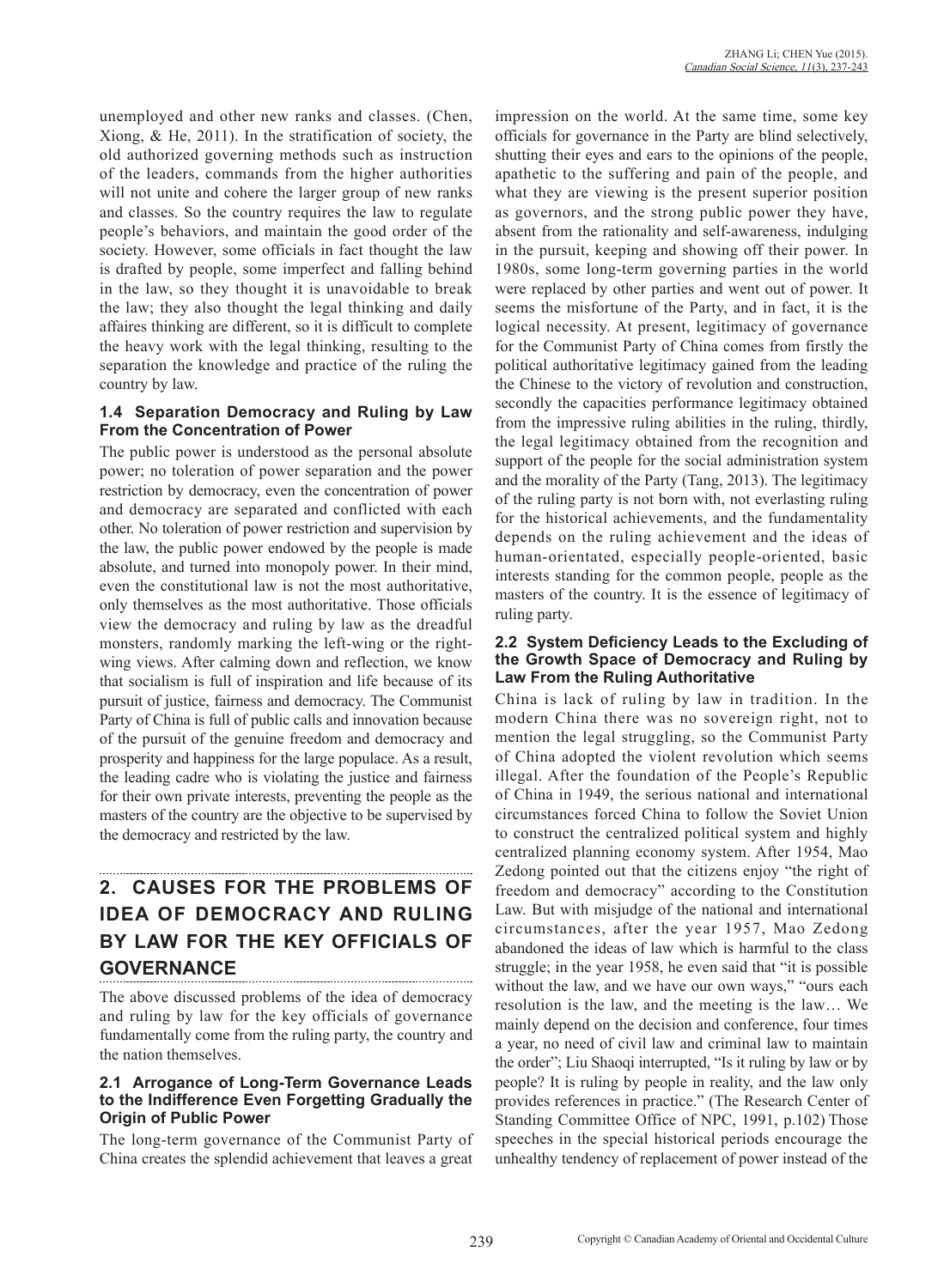law and the replacement of personal speech instead of the law. After the Third Plenary Session of the 11th Central Committee in 1979, Deng Xiaoping led the focus of Party's work to the economical construction, establishing the principle that "the Party should conduct under the Constitutional and other laws" in the Constitutional Law and Charter, then the ideas of ruling by law in the mind of leading cadre began to grow. In 1997, in the Fifteenth National Congress of the Communist Party of China to the ruling by law was set down as the basic tactic of ruling the country, then it was written in the Charter. But for the problem of basic system is not completely eliminated, lack of corresponding system and the ruling authoritaty excludes the growth of the democracy and ruling by law. In the  $21<sup>st</sup>$  century, facing the special circumstances the centralized power is strengthened once more, and the people's democracy is damaged, the authoritative of ruling by law is discouraged, which in turn damages the authoritative of the Party's leading power, the prestige, resulting to the inability of ruling power.

#### **2.3 Short-Term Ruling Ability Leads to the Trying of Stepping Over the Stage of Democracy and Ruling by Law**

The system of law is the social regulation which is of compelling force drawn by the ruling class based on the social existing, and it has some behavior regulations beyond the general principle, and there is something limited inevitably. As a result, while strengthening the ruling by law, China should design a whole set of the system to make up for the deficiency. Promote the moral education of keeping improving and ending in best condition to overcome the exploiting an advantage of the law; motivate the pursuit of the socialism and communism and keep the high-spirit of the people; make a full play of the powerful social unity, organization and mobilization by using the strict organization from the central to the grassroots of the leading party, etc. The ruling by law, moral teaching, igniting people's dream and faith and the system are the means to cooperate with the accomplishment of people's democracy, peace to the country, good social governance, which is the product of China learning and understanding the experiences and lessons from the west. At the same time, the ruling by law mainly includes the registration, law enforcement, judiciary, abiding by the law and so on, and the concrete design and carrying out of each link is quite tough and difficult. The democracy is not a catchword, requiring the corresponding mechanism and system, power supervision to safeguard the achievement. The governing ability of the Party is quite challengeable to grasp the opportunities, realize the development of the new coming country, and to rule by the law and democracy. Thus some key officials for governance want to step over the stage of ruling by the law and democracy luckily, mainly depending on the morality self-discipline, value education, noble ambition

to motivate the passion and the encouragement of the leading party to realize the good social governance and people's happiness.

# **3. SOLUTIONS FOR THE IDEA OF DEMOCRACY AND RULING BY LAW FOR THE PARTY'S KEY OFFICIALS FOR GOVERNANCE**

China Dream means to build a prosperous, democratic, civilized, harmonious country, and to construct a society of freedom, equality, justice, and ruling by law. At present it is the best opportunity to realize the China Dream, also the most crucial period of the reform. The diachronic contradictions of three hundred years in the capital country have become the synchronic contradictions happening simultaneously in China, in which the whole society has the characteristic of the "middle income trap". How to overcome the above problems and how to systematically construct the idea of democracy and ruling by law for the Party's key officials in governance is the urgent strategic problems in China.

#### **3.1 Using the People's Congress System to Promote the Cultivation of Ideas of Democracy and Ruling by Law**

According to the rule, that the members of ruling party going into the state agencies and becoming the key officials of governance have to be public democratic elected through the law procedure and based on the legal standard of the National People's Congress, no straight becoming the member of the state agencies to exercise the public power without the election. The citizens can become the directors of the People's Congress or other organizations of People's Congress by the democratic election, direct or indirect election, then the government, people's court, people's procuratorate. However, in reality, compared with the government, people's court, people's procuratorate, the people's congress does not have the power of the title should have. The fundamental reason is that the democratic election of the members of People's Congress doesn't carry out genuinely. If the representatives of People's Congress are not voted by the people genuinely, the people have no legal right to supervise and remove, also they can not give strong support. To change such situation and guarantee the democracy of the people, we will "make full use of the basic politic system--- People's Congress system" (The Selected Important Documents Since, para.7, 2014, p.527). "The People's Congress system is the basic politic system to guarantee the democracy of the people." (The Writing Group, 2013, p.206) The ratio of the grass-roots representatives especially the workers in the front of the representatives in the National Congress should go up, especially the system and mechanism should be strengthened.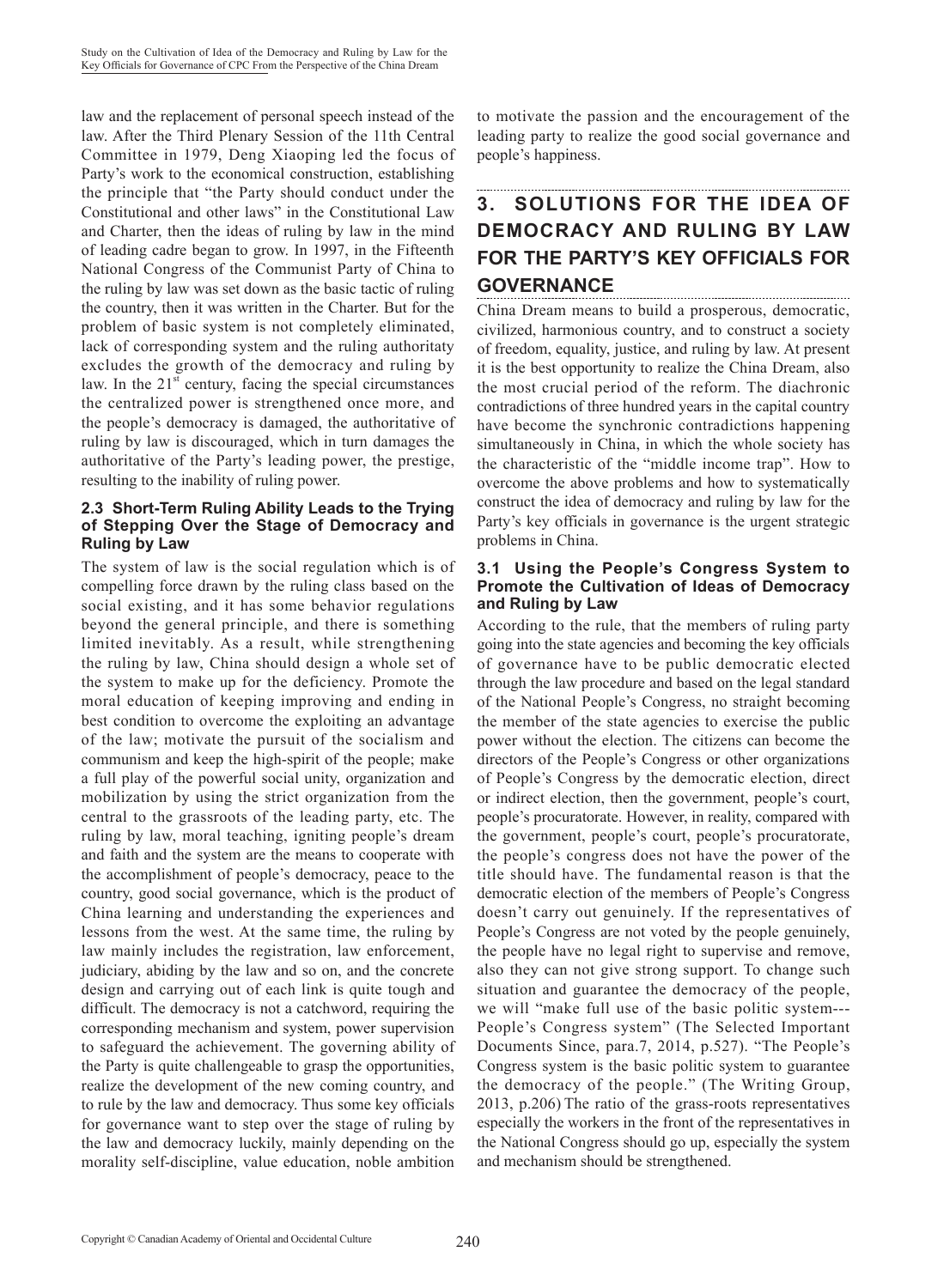Firstly, "Giving full plays to democracy at the community level. We will open wider the channels for democracy and improve the system of community-level election, political discussion, information disclosure, duty reporting ,accountability and so on" (The Selected Important Documents Since, para. 7, 2014, p.528), which is the base to cultivate the idea of democracy and ruling by law for the Party's key officials for governance. Without it, the best top design will be suspended in the air. In terms of the democratic election, not only the public opinion and democratic election in the grass-root are held in order, but also the democratic election above the level of the county should be carried out in reality. Some scholars suggest that in the election of representatives above the level of the county, "six months or more before the discussing and voting in the People's Congress by the Party, the recommended list of the cadres should be handed into the People's Congress, and made public to the whole society by the news media, opinions can be addressed to the standing committee, and the standing committee of the People's Congress has to carry out some investigations and research. After hearing the voice of various circles of society, the People's Congress then makes the discussion and voting" (Hao, 1996). Secondly, "The fundamental solution to keep power under control is to put power, government operations and personnel management under institutional checks to ensure that the people oversee the exercise of power and that power is exercised in a transparent manner.…we must build a power-exercise mechanism featuring scientific decision-making, resolute enforcement and effective oversight. We will improve a system that combats and prevents corruption….we will strengthen and improve the checks and oversight over the exercise of power by principal leading officials, and enhance administrative and audit supervision. We will introduce a list of the powers of local governments and their working departments at all levels, and publicize the power-exercise process in accordance with the law. We will improve information disclosure in Party, government and other fields, so as to promote transparency in decisionmaking, management, services and results." (The Selected Important Documents Since, para. 7, 2014, p.531) Thirdly, strengthen the interact of people and the representatives of People's Congress, "We will improve the working mechanism of people's congresses, widen channels for the public to participate in legislative work in an orderly manner through discussion, hearing, assessment and publicizing draft laws; actively address social concerns through inquiry, investigation of specific problems, and putting on record for examination.," "strengthen the tie between the Standing Committee of People's Congress and representatives of People's Congress, and fully play the role of representatives. Through the construction and improvement of representatives to contact agencies, Internet platform and etc. to relate the representatives and the people closely." (Ibid., p.527) Through the

development of grass-root democracy and power exercise supervision mechanism, the positive interaction mechanism between the people and the representatives of People's Congress, representatives of People's Congress and Standing Committee of PC is fully improved.

#### **3.2 Ideological Education and Party Constitution and State Laws, Reviving the Spirit and Safeguarding the Ruling by Law**

The law is not the dead rules and regulations. "Law is the art between the just and good" (Cicero, 1997, p.87). The supervision of power for the key officials of governance is both in the Party and out of the Party. The restriction from the Party originated from the Party's Constitution, the highest level of discipline and regulation. The self-discipline is flexible, fully displaying the infinite advancing of goodness of morality, and the results are uncertain and unstable. Based on the national will, heteronomy is forced to implement through the state agencies, and it is rigid, full of certainty and stability. Party Constitution and state laws, self-discipline and heteronomy are the best ways to strengthen the idea of democracy and ruling by law for the key officials for governance. Firstly, promote the noble thoughts and feelings of human liberation and world peace. In view of the serious circumstances of spiritual slackness of the Party key officials for governance, much effort should be spent on the reviving the spirit and reaching to the higher spirit state, which asks for the great social ideal and noble moral spirit of the Party's key officials for governance, to inherit the traditional Chinese lofty spirit "to ordain conscience for Heaven and Earth, to secure life and fortune for the people, to continue lost teachings for past sages, to establish peace for all future generations."

The China Dream will "make the vitality flourishing together of all the work, knowledge, technology, management and capital, let the all the resources fully develop to create social wealth, and make more developing achievement shared by all the people equally and justly" (The Selected Important Documents Since, para. 7, 2014, p.527) , to realize the common prosperity and happiness for all the people. Secondly, the key officials for governance have to the first to abide by the law, no overriding the law, that is, "no organization or individual has the privilege of overstepping the Constitution and laws; all acts in violation of the Constitution and laws must be investigated." (Ibid., p.529) The key officials for governance who violate the law will be punished as the same as the other social individuals, no mercy out of the law and simple dealing by the Party's discipline inspection bodies, and they should be sent to the judicial organs and severely punished by the administrative law enforcement organs. Thirdly, the articles, charters, rules and regulations of the ruling party have to agree with the law. Any rules or regulations disagreeing with the law have to be revised. There are no contradictions between the ruling party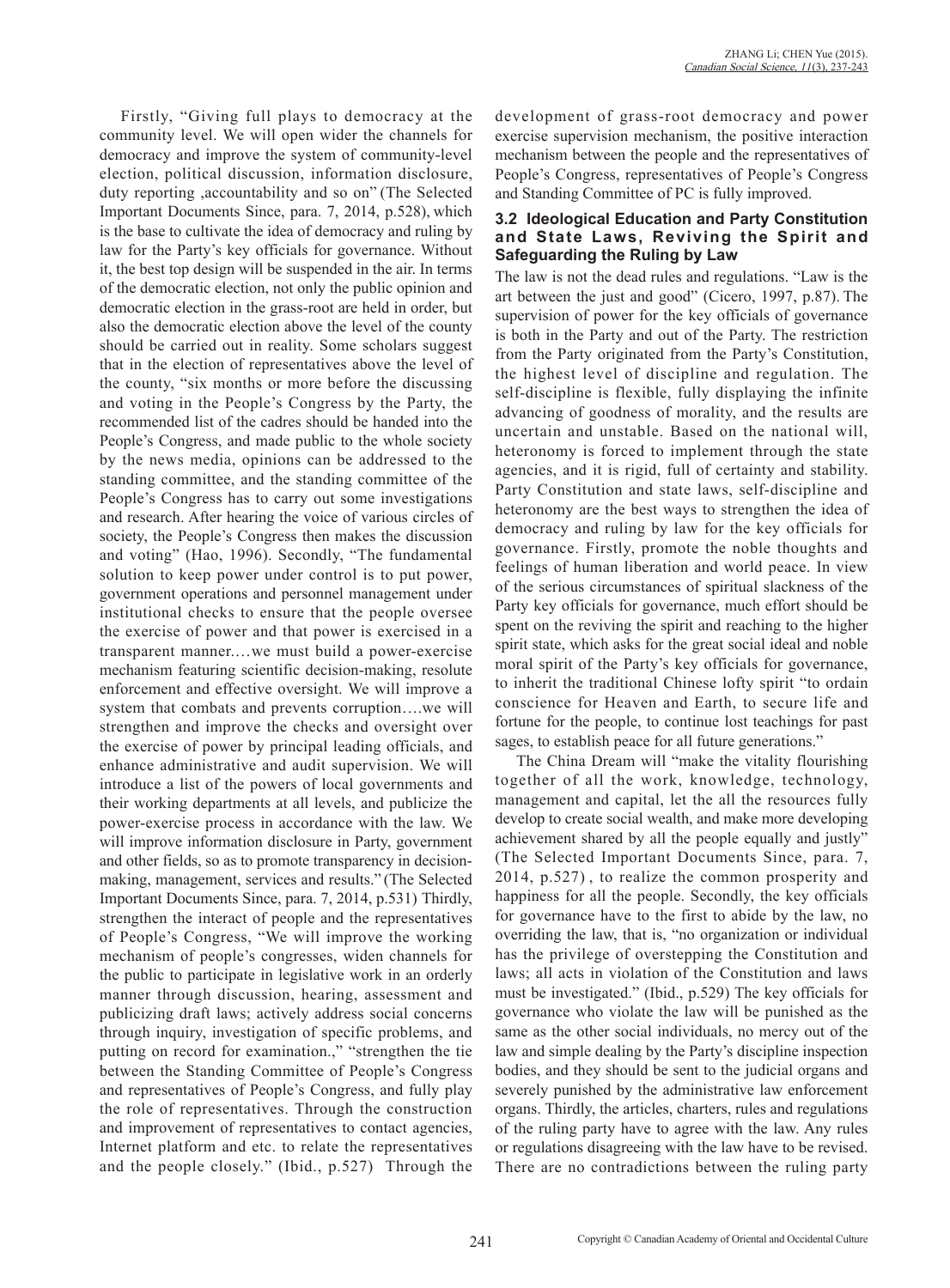guiding to make law and abide by the law, and once the law is formulated, everyone has to obey.

#### **3.3 Party's Supervising the Key Officials for Governance to Practice the Democracy and Ruling by Law**

Party supervision is the effective form to supervise the power. The Party's key officials for governance have to be responsible for the Party members, and accept the supervision, serve for the people, and accept theirs supervision, put their own behavior on the track of the law, and accept the supervision of the law. At the same time, the key officials for governance have to accept the powerful supervision from the other Parties. "The same as one person, a Party has to hear different voices. Everyone knows that it is the working people and the party members and the mass that mainly supervise the Communist Party, but with the democratic parties, it is more beneficial for us" (*The Mao Zedong Collected Works [Volume 7],* 1999, pp.234-235). Deng Xiaoping pointed out that "the constitution establishes the leadership of the Communist Party of China, and the Party should lead well and accept the supervision" (*The Deng Xiaoping Collected Works (Volume 1),* 1994, p.270); "The Communist Party is always observe the issue from one perspective, while the Democratic Party can observe it from other perspectives, and give some ideas. Only in this way, more problems reflected, more thorough dealing with the problems, more beneficial to make the decision, more appropriate the strategies and policies" (Ibid., p.273).

But how to supervise in practice for the Democratic Parties? Whether the ruling party and the key officials for governance listen attentively to the suggestions from the Democratic Parties and democrats without party affiliation? If not sincerely, what to do? All those practical issues have to be guaranteed by the system and mechanism. The central government pointed out that "based on the key yearly work, the central Communist Party will put forward the proposal and hold the consultation by the coordination meeting, informal discussing and conversation. Improve and develop the system of proposal to the Central Community Party directly to the Democratic Parties" (The Selected Important Documents Since, para. 7, 2014, p.528) . It is the beneficial way for the central Democratic Parties to give political proposals to the Central Communist Parties directly and face by face, providing system foundation for the concretion, regulation, processing of the Party's supervision. The power exercising process should be made public by law, the same as the Party's affaires, administrative affairs, affairs and service of different departments. The Democratic Party can supervise the key officials for governance in the legislation, law enforcement, jurisdiction of the law and etc. and put forward suggestions to supervise the

decisions and the crucial strategies and other actions of key officials for governance, as well as the Party's affaires and the administrative affairs. Simultaneously, the supervising results should be reflected, the slackness, bureaucratism, corruption and other problems of the key officials for governance should be reflected, supervised and solved quickly by the ruling party, the People's Congress, administrative supervising departments, juridical organs, to strengthen the effectiveness of Party supervision. As for the accusation, complaint, impeachment, removal, withdrawal, punishment for the key officials for governance should be carried out by the People's Congress, Government department, or the judicial organ. The principle of the Democratic Party to supervise is to enhance and improve the leadership of the Communist Party of China, to keep the Socialist Road with Chinese Characteristics. As a result, Party supervision of China is different from the impeachment and removal in the western countries, and it is beneficial to gather the biggest social consensus and power.

#### **CONCLUSION**

The Party's key officials for governance are the excellent, outstanding cadres, who have both ability and political integrity, but the people are the creators of the history, and the idea of democracy and ruling by law for the Party's key officials for governance is promoted fundamentally by the people. With the powerful people, the significant ideas of democracy and ruling by law can be sharpened through the way of democratic supervision, law supervision, public opinion supervision, Internet supervision and etc.. As a result, in the long run, to comprehensively improve the people's livelihood, the social equality and justice has to be achieved from the perspectives of education, employment, medicine, housing and so on, making the people equally obtain the struggling opportunity and entrepreneurship, to enhance the ability to be the master of country for the people, strengthening the ability for the people to supervise and limit the power, in order to increase the idea of democracy and ruling by law for the key officials for governance.

## **REFERENCES**

Chen, Y., Xiong, J., & He, L. L. (2011). Research report on the theory and reality of class analysis method for the Marxism. *Marxism Study*, (9), 8.

- Cicero M. T. (1997). *On the commonwealth and on the law*. In H. S. Wang (Trans.). Beijing, China: University of Political Science and Law Press.
- Hao, T. C. (1996). Ten pieces of suggestions on the ruling by law. *Study on the Law*, (5), 5.